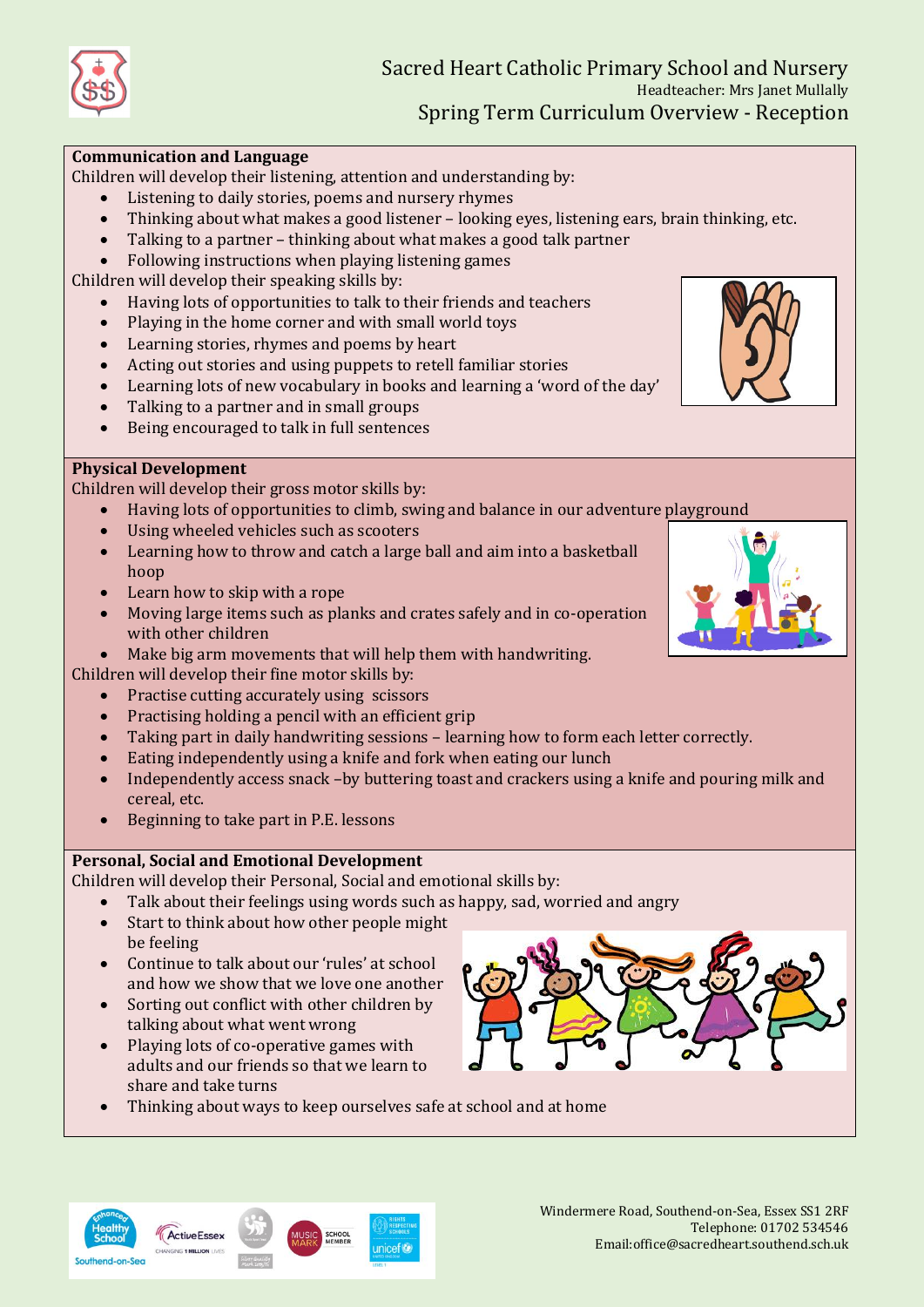

### **Literacy**

Children will develop their reading skills by:

- Beginning to learn letter sounds and digraphs through daily phonics sessions
- Beginning to read simple words and sentences
- Learning 'red words' through daily games
- Listening to stories, poems and number rhymes and talking about what they have heard
- Asking questions about books and share their own ideas
- Continue to develop their phonological awareness by spotting and suggesting rhymes, clapping syllables and recognising initial sounds and alliteration

Children will develop their writing skills by:

- Practising orally segmenting words each day in phonics
- Taking part in daily handwriting sessions
- Writing their first names correctly
- Beginning to write simple words and sentences
- Beginning to see themselves as confident writers by using lots of emergent writing in different contexts such as messages, letters, notes, signs, posters, cards, labels, etc.

#### **Mathematics**

Children will develop their understanding of number and numerical patterns by:

- Reciting number names in order to 20
- Developing fast recognition of small amounts without counting (subitising)
- Recognise and write numbers to 10
- Adding and subtracting small numbers and using the language of addition and subtraction
- Recall number bonds to 10
- Say one more and one less than a number
- Compare amounts, saying which amount is bigger/smaller
- Children will develop their understanding of Shape, space and measure by:
	- Recognising and describing 2D and 3D shapes
	- Comparing sizes, lengths, weight and capacity in practical play based activities
	- Learning the days of the week and months of the year during our daily calendar time
	- Looking at routes and talking about different positions

# **Understanding the World**

Children will develop their understanding of Past and Present by:

- Talking about their own lives and those of their families
- Using the vocabulary of time today, yesterday, tomorrow, next week, etc
- Learning about historical figures

Children will develop their understanding of people, culture and communities by:

- Talking about special times and celebrations that they have taken part in.
- Going on a local outing and talking at our route, looking at maps and thinking about the landmarks around us.
- Talk about festivals around the world such as Chinese New Year
- Learning to say hello in some of the languages spoken in our class

Children will develop their understanding of the natural world:

- Looking at the changes that happen during Winter snd Spring
- Exploring how materials change through cooking and playdough making
- Thinking about how we care and respect living things by growing plants and beans
- Learning to programme beebots